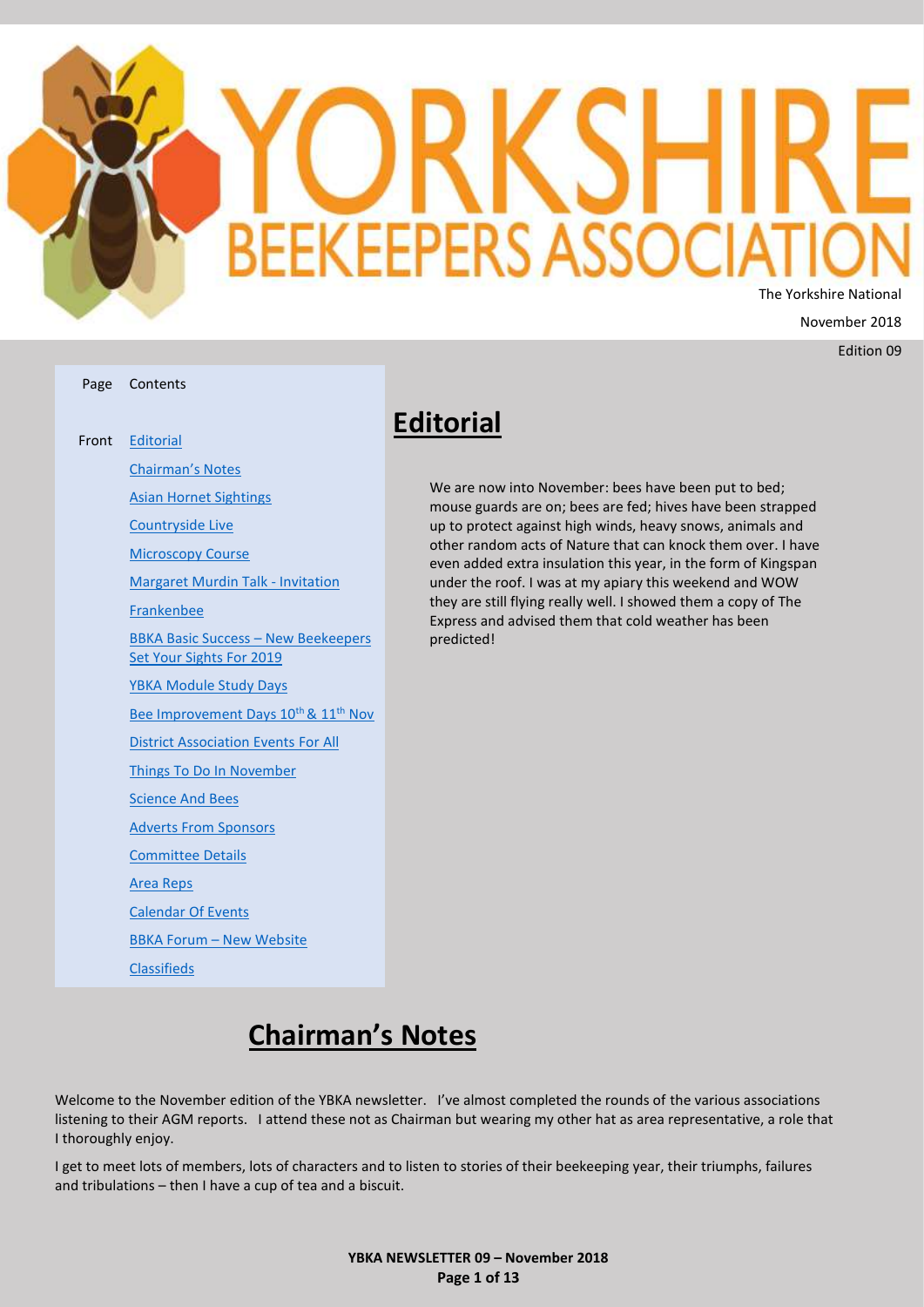On Monday 29 October it was the turn of Wakefield & Pontefract BKA to hold their annual meeting. After 25 years at the helm Alan Brown decided enough was enough and graciously stepped down as chairman – only to be elected in the same breath as vice president!

The YBKA AGM will take place on Saturday 24 November 2018 so put the date in your diary and come along to hear what has been happening in our Yorkshire Beekeeping Family. The AGM is your meeting so come along, say hello and maybe bring along some new members with you.

As always there will be free refreshments and a buffet lunch provided and the day's proceedings will start with a talk form a guest speaker. This year it is Dr. Rinke Vinkenhoog from Northumbria University who will be talking about "Urban versus Rural Pollination".

As he explains, modern agriculture often makes the countryside a less welcoming place for wild flowers and their pollinators, whereas urban and suburban areas can offer surprising possibilities.

One final push for the Bee Improvement Course run by Roger Patterson and to be held in York on 10 November and Huddersfield on 11 November. Places still available so let's give the event the support that it deserves.

Phil Gee

YBKA Chairman

# **Saturday 24th November : YBKA AGM – Harrogate Showground**

# **Asian Hornet Sightings**

<span id="page-1-0"></span>Asian Hornet sightings latest on the 15<sup>th</sup> October at Dungeness

THE BBKA IS URGING ITS MEMBERS TO ACT NOW IN ORDER TO HELP THE GOVERNMENT IN THE DETECTION OF ASIAN HORNETS

**Defra has issued new advice that all beekeepers in areas of the country where there are no Asian Hornets at the moment should set out MONITORING traps for Asian Hornets baited with meat or fish**

For an NBU guide on how to make a trap, click [here](https://www.google.com/url?sa=t&rct=j&q=&esrc=s&source=web&cd=1&cad=rja&uact=8&ved=2ahUKEwjEvYmAn7HdAhVrCcAKHdi_D7AQFjAAegQIBBAC&url=http%3A%2F%2Fwww.nationalbeeunit.com%2FdownloadNews.cfm%3Fid%3D122&usg=AOvVaw0ZVUl_44a9NFNMCOk4gHHN) (this is PDF document)

For an NBU video guide on how to make an Asian hornet trap, click [here](https://www.youtube.com/watch?v=CR6MUekAjMo) (you tube video)

Government news article [here.](https://www.gov.uk/government/news/asian-hornet-fowey-nest-destroyed-as-two-new-sightings-confirmed-in-liskeard-and-hull)

An excellent online article here by an Englishman in France who talks about his initial losses and his defence tactics which include stand skirts, muzzles and an electrified fly bat. Full article [here.](https://honeybeesuite.com/beekeeping-with-asian-hornets/)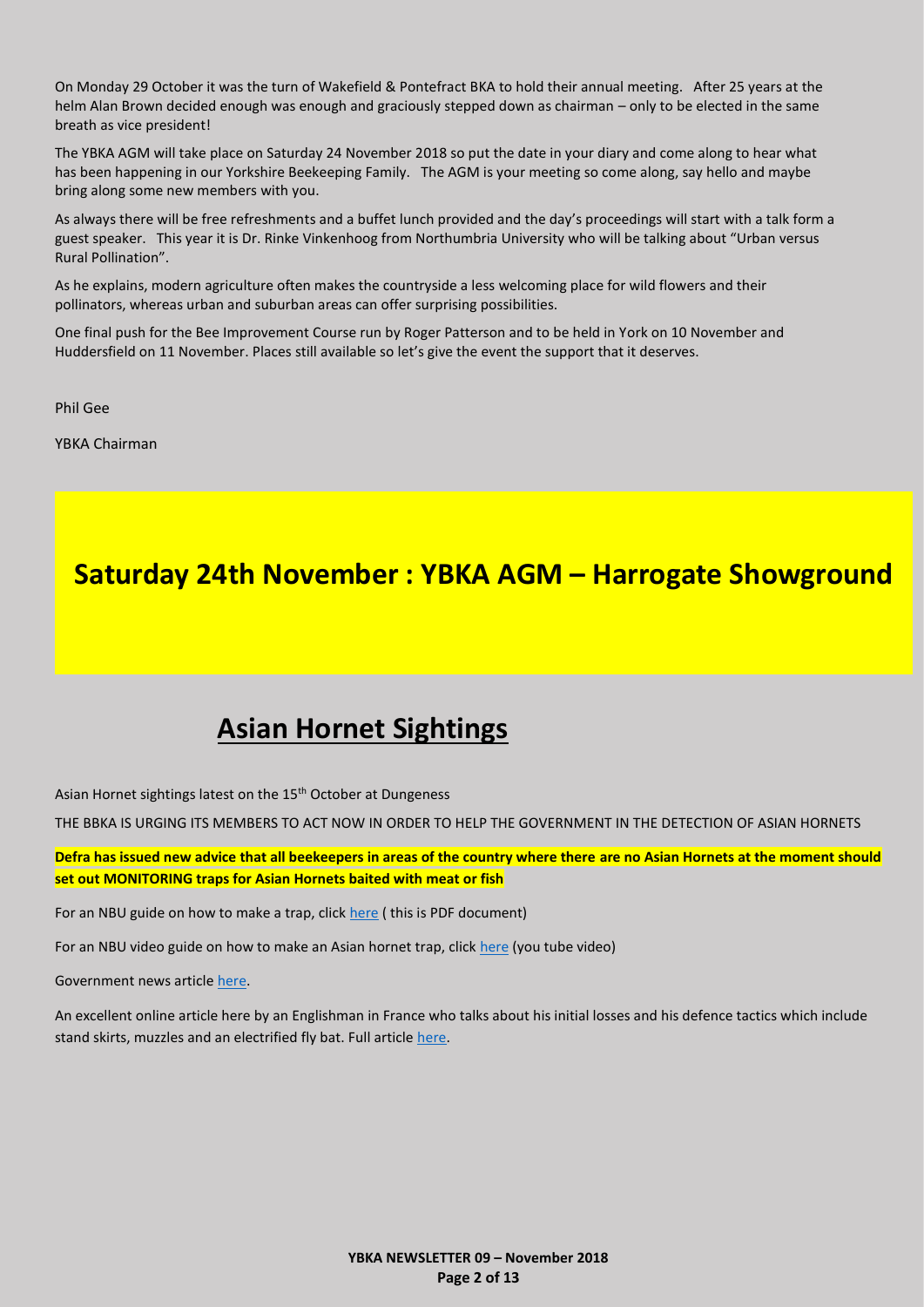# **The Yorkshire Beekeepers Countryside Live Honey Show**

<span id="page-2-0"></span>Once again, our annual county honey show held at the Countryside Live event on the Harrogate show ground, was a resounding success. As many of you will know this is an open honey show. Anyone within the county or from other counties, who are not actually members of Yorkshire Beekeepers, can come along and exhibit their honey and wax products.

The winners of each class receive a beautiful prize card and winning rosette; with prize monies for first, second and third places given by the Yorkshire Agricultural Society. Our best in show and winner of the blue ribbon this year was Mr. Andrew Woolhouse of Barnsley BKA with 6 magnificent jars of soft set honey in the for-sale class. Congratulations!

We had a wonderful display this year. Some new members who attended our mead making classes in 2017 and 2018, came along. One of them won a second-place card on their first attempt! A first-time exhibitor from Harrogate Beekeepers won the Novice honey class. Great to see great to see new people coming along and getting involved in the show.

We always need more members to come along with exhibits and take part in this show. After all, it is the main "shop window" for all Yorkshire beekeepers to show off their honey, wax and mead products to the public. Visitor footfall exceeded 10,000 again this year. As further incentive, if you attend as an exhibitor or a steward you can bring along 25 jars of your own honey or as many candles or beeswax moulded figures, to sell on our stall. This gives your products a high public profile and encourages people to buy from you again, throughout the year. We have some first-class honey and wax exhibitors within our great county of Yorkshire. Let's all pull together to make our honey show an even greater success! If you have never shown before, why not have a go next year? You may even win a prize in the process!

I have been the YBKA Chief Steward of the show for 17 years now and can honestly say I have enjoyed every one. I can remember when the event was held at various venues around the county, before we settled on the splendid, central, location of the Harrogate Show Ground, in 2005. Sadly, 2018 has been my swan song. I have now decided to retire from the post and hand over the reins to my successor, Mark Millard, Secretary of Wakefield and Pontefract Beekeepers. Mark is an excellent exhibitor himself. I'm sure you will continue to support him and all the team, along with any new members who come forward to make this show go from strength to strength. I would like to thank all the Stewards, who have helped make the show the success it has become, for their dedication over the years, a great team!

For the time being, I will continue to help set up the YBKA pavilion at the Great Yorkshire Show; organize volunteers for this event and, with the help of Tony Jefferson, be doing live bee handling. So still involved in the wider event year, whilst making space for Mark to make the Countryside Live event his own. Good luck to everyone involved and remember, this great show needs the support of all associations not just one or two! All exhibitors, even from beyond our county line, will continue to be made welcome.

Dave Shannon. Retired Chief Steward  $\ddot{\mathfrak{S}}$   $\ddot{\mathfrak{S}}$ 

# **Microscopy Certificate Course 2019**

<span id="page-2-1"></span>Following the successful courses, we ran in 2015 and 2017, we are repeating the course on our biennial cycle. This course is designed to mirror the highly acclaimed course that has been run in Harrogate by the Harrogate & Ripon Beekeepers' Association and we are grateful for the assistance and support they provided to help us offer the course in Sheffield.

The course is open to all beekeepers and will take participants through the entire syllabus of the BBKA Microscopy Certificate, showing them how to set up a microscope, extract and identify pollens from honeys, check bees for diseases, and make slides preparing candidates for the assessment that takes place in November.

Full details [here.](https://gallery.mailchimp.com/6131271f0028ee95eb790ef7a/files/4676b1a2-f631-46ac-bc16-d7dc5c1d89b2/SBKA_Microscopy_Certificate_Course_2019.pdf)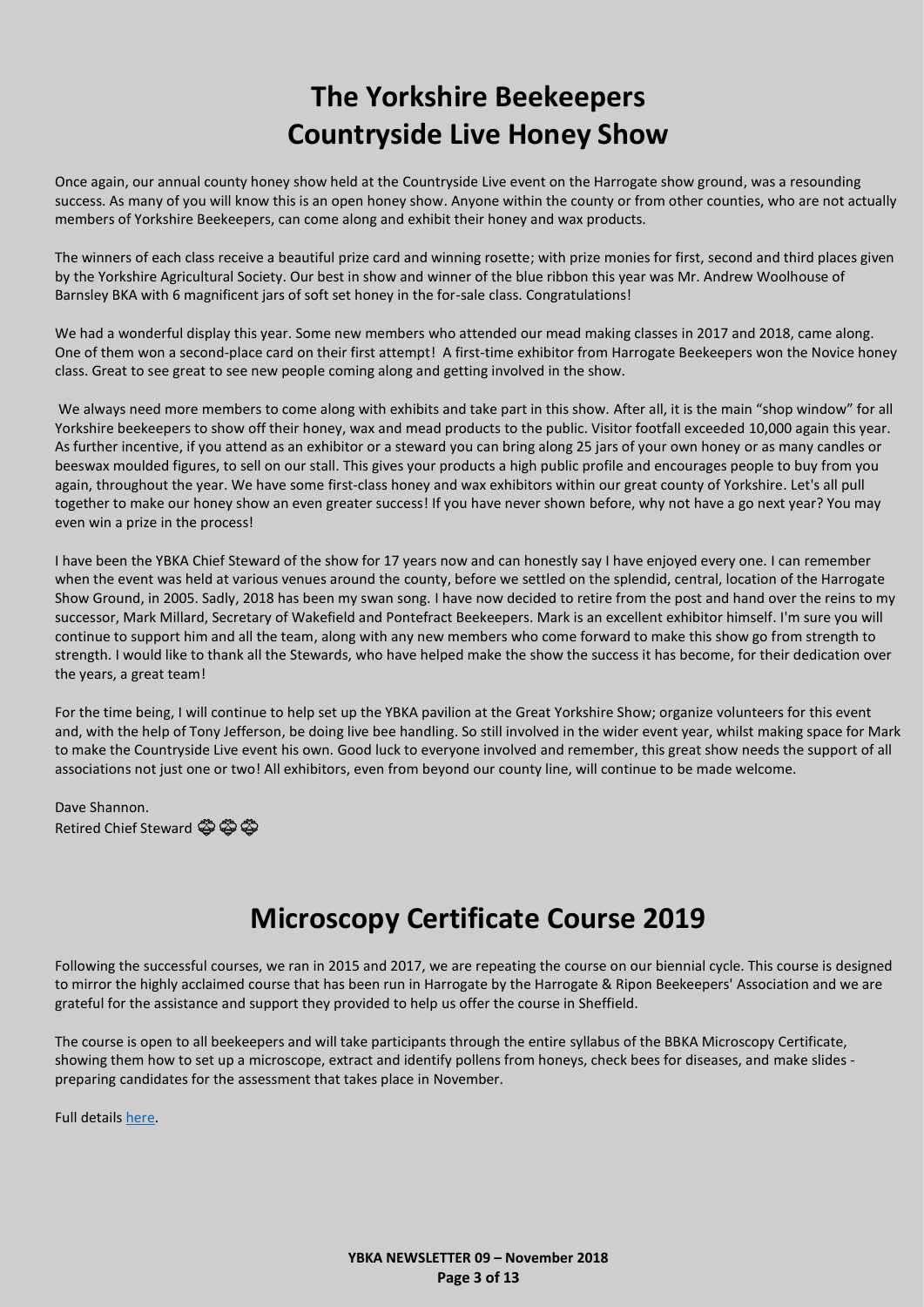# <span id="page-3-0"></span>**Beverley BKA Members Meeting Monday 3 rd December**

# **Margaret Murdin BBKA President Talk**

We are pleased to announce that the speaker at our Members' Meeting on Monday 3rd December will be the BBKA President, Margaret Murdin.

Margaret's talk will cover two topics: "What does the BBKA do for you" will be covered before the refreshment break. After the break we have a talk titled "The queen".

Members from other Districts will be most welcome. There is no charge on the door but a small donation for tea and biscuits is appreciated and we run a raffle with tickets at  $£1$ . I also understand that Margaret plans to bring along some of the new BBKA Special Edition Guide Books and these can be purchased for a cash payment.

The location of the meeting is:

The Darby and Joan Hall, Finkle Street, Cottingham, HU16 4AZ.

The meeting will start at 7:30 p.m. and we are usually finished by about 9:30.

Many thanks, Allan Carswell, Secretary, Beverley Beekeepers' Association.

# **Monday 3rd December Margaret Murdin BBKA President Talk**

The Darby and Joan Hall, Finkle Street, Cottingham, HU16 4AZ.

# <span id="page-3-1"></span>**Invasion of the 'frankenbees': the danger of building a better bee**

Another, more controversial, response to the slump in bee populations is in the works. This is the plan to create a more resilient strain of honeybee – a genetically modified superbee. The technology for creating GM honeybees is in its infancy, and still confined to the laboratory. But, if successful, it could lead to a hardier species, one that is resistant to natural and manmade hazards: viruses, varroa mites, pesticides and so on. If we can't change modern farming practices, the thinking goes, maybe we should change the bees.

The prospect horrifies many bee people … Full story [here.](https://www.theguardian.com/environment/2018/oct/16/frankenbees-genetically-modified-pollinators-danger-of-building-a-better-bee)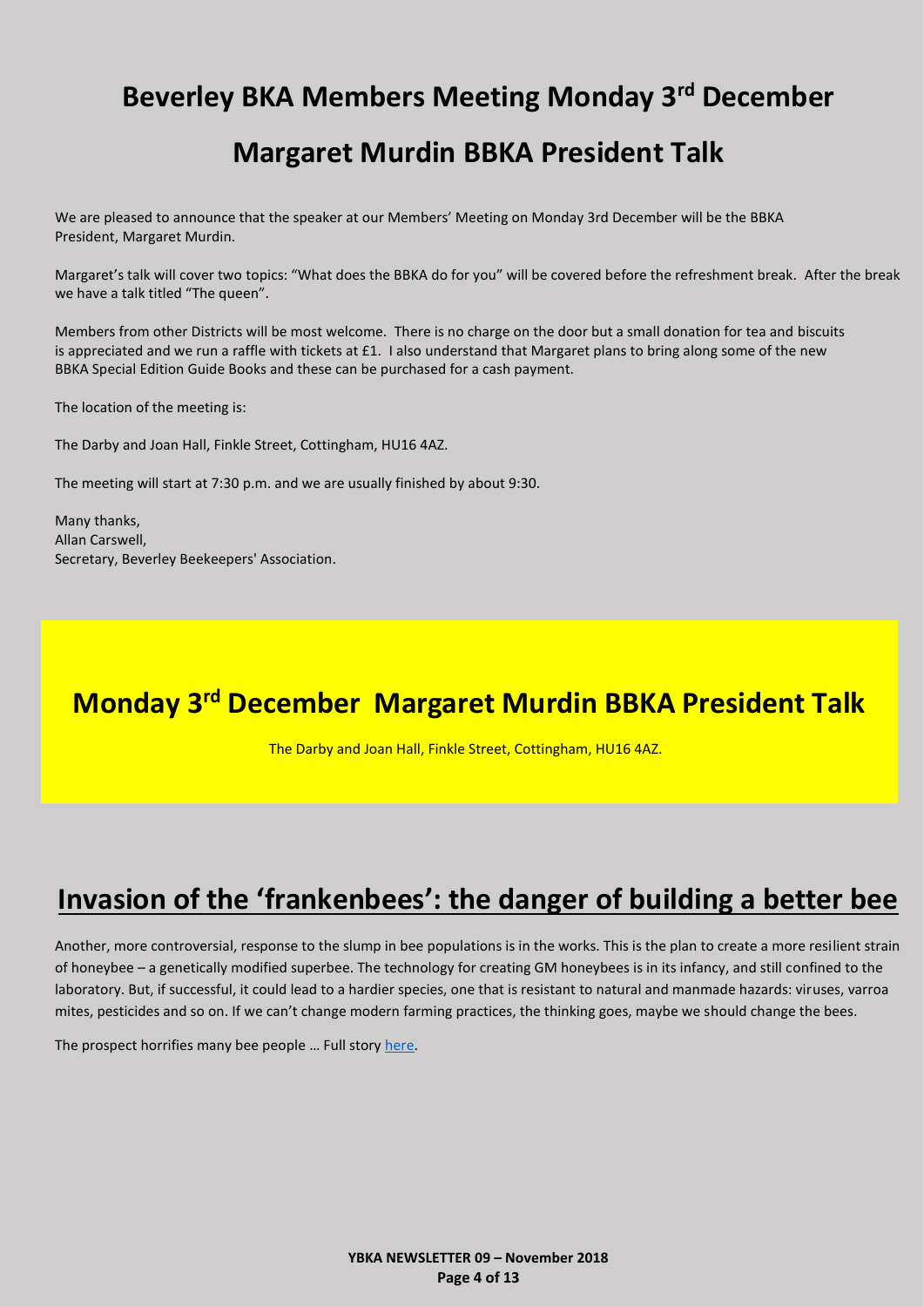# **Basic Assessment Information**

<span id="page-4-0"></span>The Basic is a great way to consolidate your learning after your first full year of keeping bees and earn a recognised BBKA qualification. **It enables you to start Module exams, if you wish and helps you, through further education, to become a better beekeeper.**

Basic assessments update from 2018

- 20 Candidates achieved a Credit & 10 Passed, a great result!
- 30 out of 31 beekeepers passed their exam, a 96% pass rate, in line with National figure of 95%
- <span id="page-4-1"></span>• Top YBKA Associations for entries were:
	- o Richmond 8; Bradford 6; Doncaster 4; Beverley 4; Leeds & Huddersfield 3

# **2018/19 Winter Module Study Days**

Are you thinking of taking any of the BBKA Module examinations, or currently studying for them?

The YBKA winter module tutorials are the ideal way to learn and study with a group of like**-**minded beekeepers**.**

Each tutorial will cover an overview of the syllabus, with an expert tutor, who will guide you through what is required within the module**.**

Held at the YBKA pavilion at the Yorkshire Event Centre, Harrogate, from 10am till 3pm

**Saturday 3 November 2018 with Clare McGettigan -** Module 1 Honeybee Management

**Saturday 8 December 2018 With Roger Pool & Dave Shannon -** Module 2 Honeybee Forage & Products

**Saturday 12th January 2019 with Ivor Flatman -** Module 3 Honeybee Pests, Diseases and Poisoning

**Saturday 9 February 2019 with Wendy & Simon Maslin -** Module 7 Selection and **B**reeding of Honeybees

These tutorials are free and are a great way to learn together in informal surroundings. There is no obligation to **take** an exam.

**To book a place please contact Elaine Robinson YBKA Education Officer: [education@ybka.org.uk](mailto:education@ybka.org.uk)**

**advising which Study Day(s) you'd like to book a place on & which Association you belong to**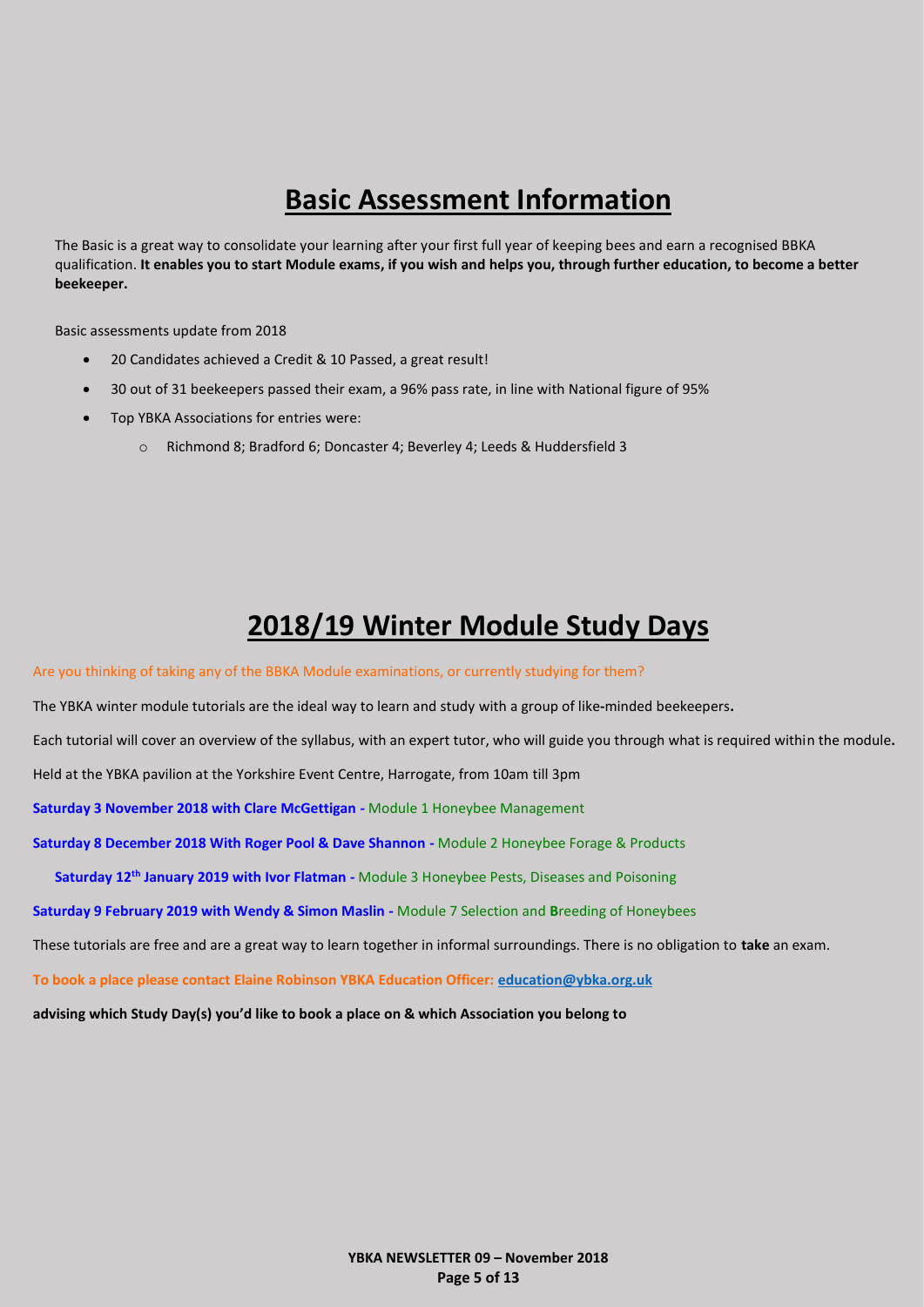

<span id="page-5-0"></span>

# **ROGER PATTERSON BEE IMPROVEMENT EVENT**

# York 10" November or Hudderstield 11" November

Roger Patterson, who owns and manages Dave Cushman's famous beekeeping website, is coming to Yorkshire across 2 dates in November, to spend a full day with YBKA members, talking on the subject of Bee Improvement. To include assessment of colonies, recording positive characteristics, bee breeding and queen rearing techniques. The event is suitable for beginners and experienced beekeepers alike.

See YBKA webrite for details and to make a booking https://ybka.org.uk/events/category/events/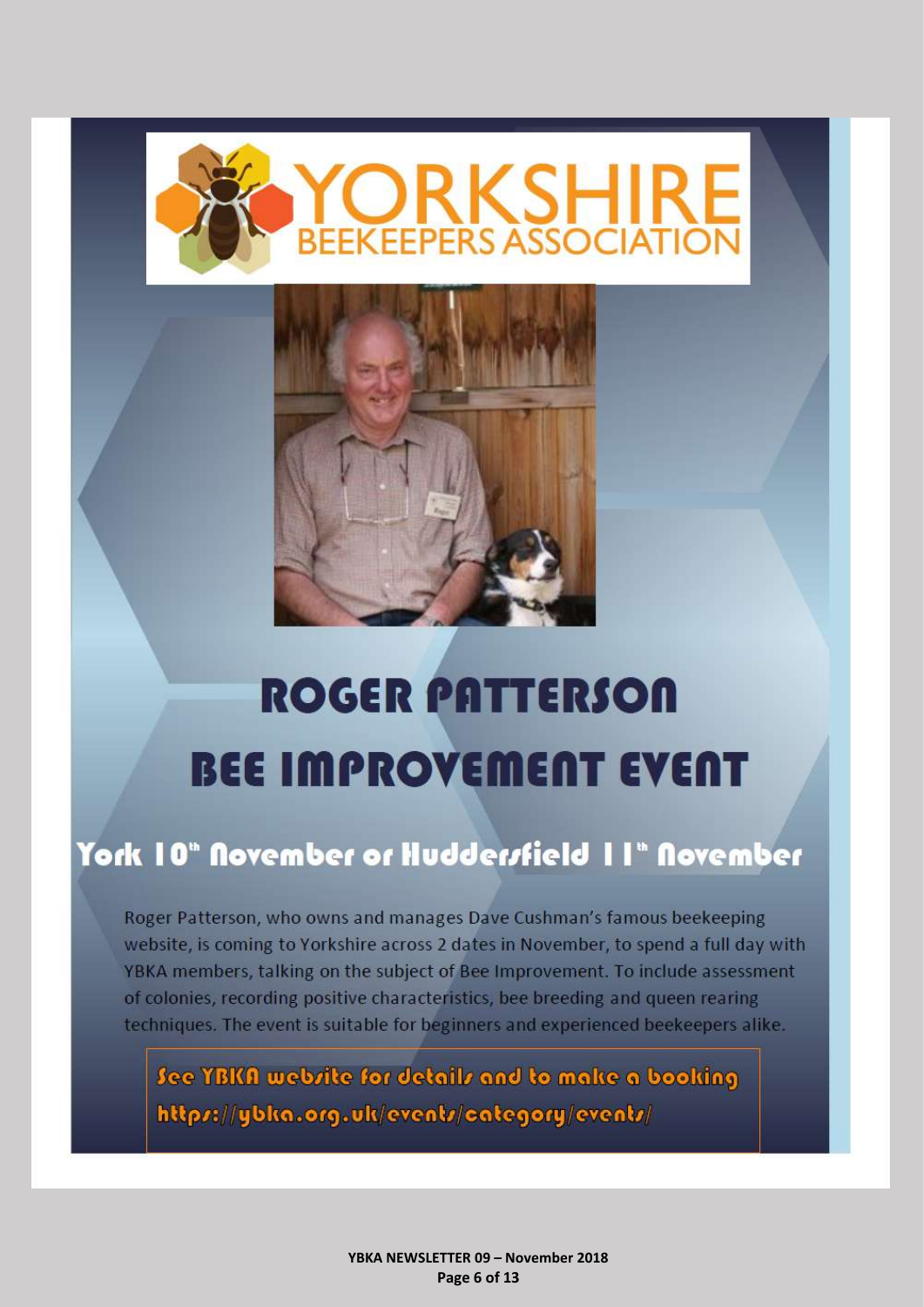# **District Events For All**

<span id="page-6-0"></span>Yorkshire Beekeepers Association have 21 district associations that run events through the year. Below are districts and their events where they are happy for any beekeeper from any of the district associations to pop in if they wish

### **Richmond & District BKA 2019. District website [here.](http://richmondbeekeepers.co.uk/)**

We meet monthly, on Monday evenings at 7.30pm at Richmond Golf Club, Gold Club website [here.](http://www.richmondyorksgolfclub.co.uk/)

Winter program is;

- Mon 7 Jan Ian Glastonbury top bar hives
- Mon 4 Feb Louisa & Michael Ells Our first year
- Mon 4 March Gerry Collins 'Selection & queen rearing for the hobbyist beekeeper'
- Mon 1 April Mike Samworth 'Using microscopes for beekeepers'

### **Beverley BKA hold their winter meetings at The Darby & Joan Hall, Finkle Street, Cottingham, HU16 4AZ.**

Meetings start at 7.30pm and run until about 9:30 pm. We have a refreshment break and raffle. Our winter programme is as follows:

- Monday Nov 5th Beverley BKA's AGM, followed by Question Time
- Monday Dec 3rd BBKA President, Margaret Murdin
- No Meeting in January 2019
- Monday Feb 4th Hull Allergy Unit
- Monday Mar 4th An Introduction to Bee Watching, Dr Africa Gomez
- Monday Apr 1st An update on The Flow Hive &The Bentley Hive, John Tunnicliffe

**If your district is running events where they are happy for beekeepers from other districts to attend please email the newsletter editor the details and I will add them in here for all to see and share.**

# **Jobs in the apiary in November**

<span id="page-6-1"></span>November signals the end of most of our direct work with our honeybee colonies. Most years this is the time when the weather starts to deteriorate and when we have our first frosty nights. Your bees will begin to cluster together in the brood box to ensure that the temperature at the centre remains around 19C.

All your colonies will have been treated against varroa and fed with syrup, to provide some 55lb of stores for winter. Now is the time to fit those mouse guards or, if your hive floors have short, swivel-door entrances, to shut them down to a single bee space. Insert a biro in the entrance and close the door to touch it for a helpful measure of a single bee space. I recommend you place an insulating pad or carpet square on top of each crown board. Without this, the bees need to work harder to maintain an optimal ambient temperature. I remove my varroa drop boards leaving the open mesh floors uncovered so that air can circulate. This prevents a buildup of damp, the enemy of the honeybee, whilst not bothering the bees at all. Put a heavy stone on top of each hive lid to prevent them being blown off by strong winter winds.

I do not recommend strapping the hives kept in out-apiaries, as it makes them easier to steal! You can safely strap-up hives kept in your garden, or close by. Make sure that your hives and your apiary site is left clean and tidy. Don't encourage vermin by leaving old combs exposed. If you have green woodpeckers local to your apiary, make sure you have protected your hives with a barrier of mesh about 5/6" away from the hive itself and well pegged down. Although the season is now virtually over, remember to visit any out apiaries regularly, to make sure all is well. Clean up and take home any boxes that need to be stored or repaired.

November is a time for reflection. Plan and list your intentions for the season ahead and make sure you have all the equipment you need to achieve them. Print off new record sheets for 2019. Review the performances of your various hives over this past season. Check for: temperament of the bees; the queen's laying capacity; amount of forage collected and the hygiene and cleanliness habits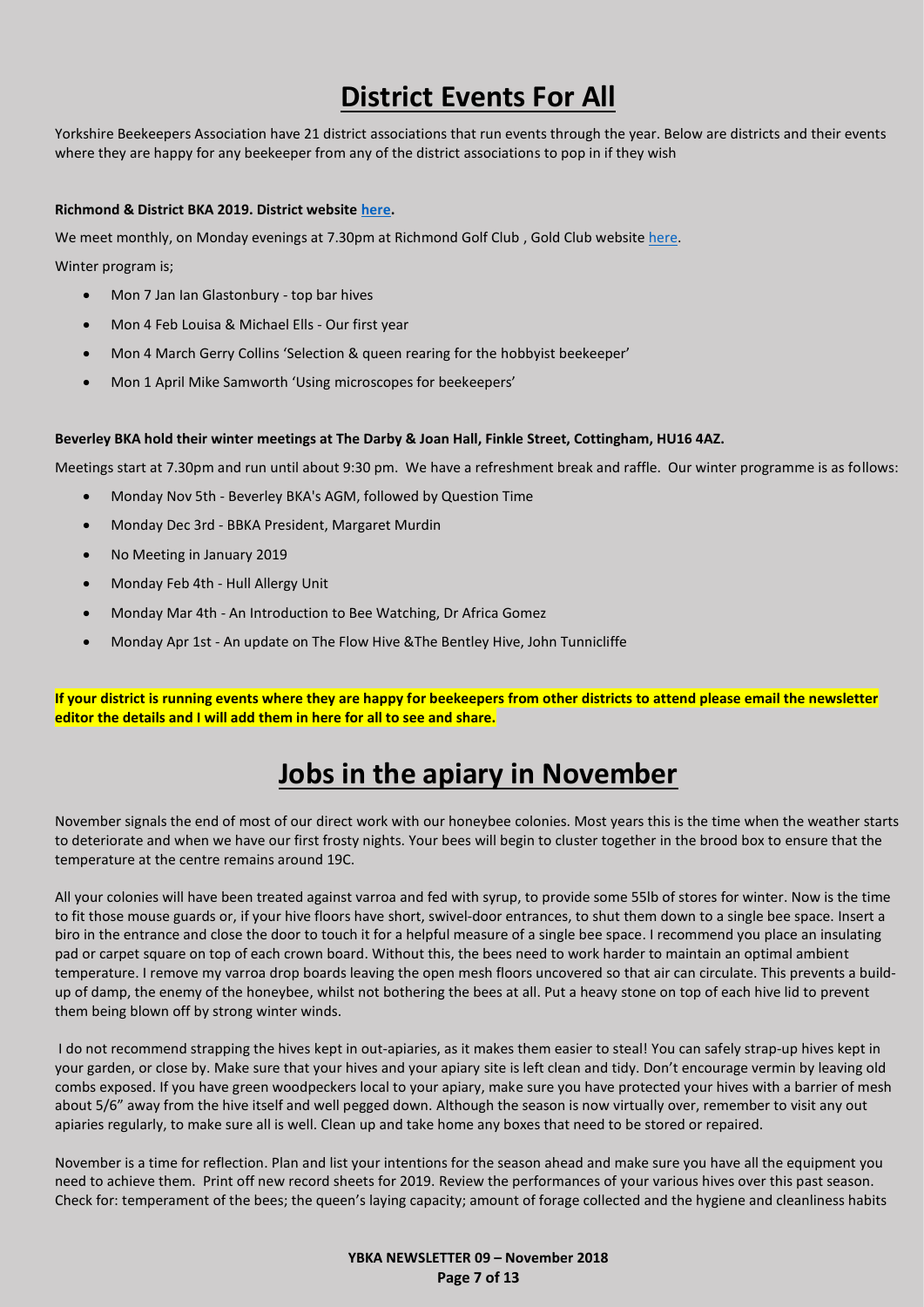of the colony. These markers will help you decide on the best colonies to breed from to improve your stock next year. Good records are crucial to good beekeeping.

Melt down all the old wax you have gathered up throughout the season. This can be exchanged for new foundation or even to have a go at making candles, or other wax products in the winter months. For beekeepers with one or two seasons under their belt, it may be time to think about taking one of the BKKA module exams. These start in November, but you can usefully begin to study for the year ahead. Check out the YBKA website for details and contact our Education Officer, Elaine with any queries. Learning more can really help your beekeeping proficiency and skills. Have a go! Enjoy your beekeeping down time

<span id="page-7-0"></span>Dave Shannon.

# **The Science Behind Bee Keeping**

### **Fungus provides powerful medicine in fighting honey bee viruses**

A mushroom extract fed to honey bees greatly reduces virus levels, according to a new paper from Washington State University scientists, the USDA and colleagues at Fungi Perfecti, a business based in Olympia, Washington. In field trials, colonies fed mycelium extract from amadou and reishi fungi showed a 79-fold reduction in deformed wing [virus](https://phys.org/tags/virus/) and a 45,000-fold reduction in Lake Sinai virus compared to control colonies. Full details [here.](https://phys.org/news/2018-10-fungus-powerful-medicine-honey-bee.amp)

### **Sunflower pollen has medicinal, protective effects on bees**

Bees fed a diet of sunflower pollen show dramatically lower rates of infection by two separate pathogens, suggesting medicinal and protective effects for pollinators in peril. Full details [here.](https://www.sciencedaily.com/releases/2018/09/180926082721.htm)

### **Bees need it colourful**

Stopping bee extinction is a goal of scientists. Researchers have discovered that a diversified plant environment helps bees in maintaining stable populations. Full detail[s here.](https://www.sciencedaily.com/releases/2018/08/180822101322.htm) 

# **Saturday 10th November : Bee Improvement day – York**

# **Winter Module Study Days**

# **Saturday 3 November 2018 with Clare McGettigan**

### **Module 1 Honeybee Management**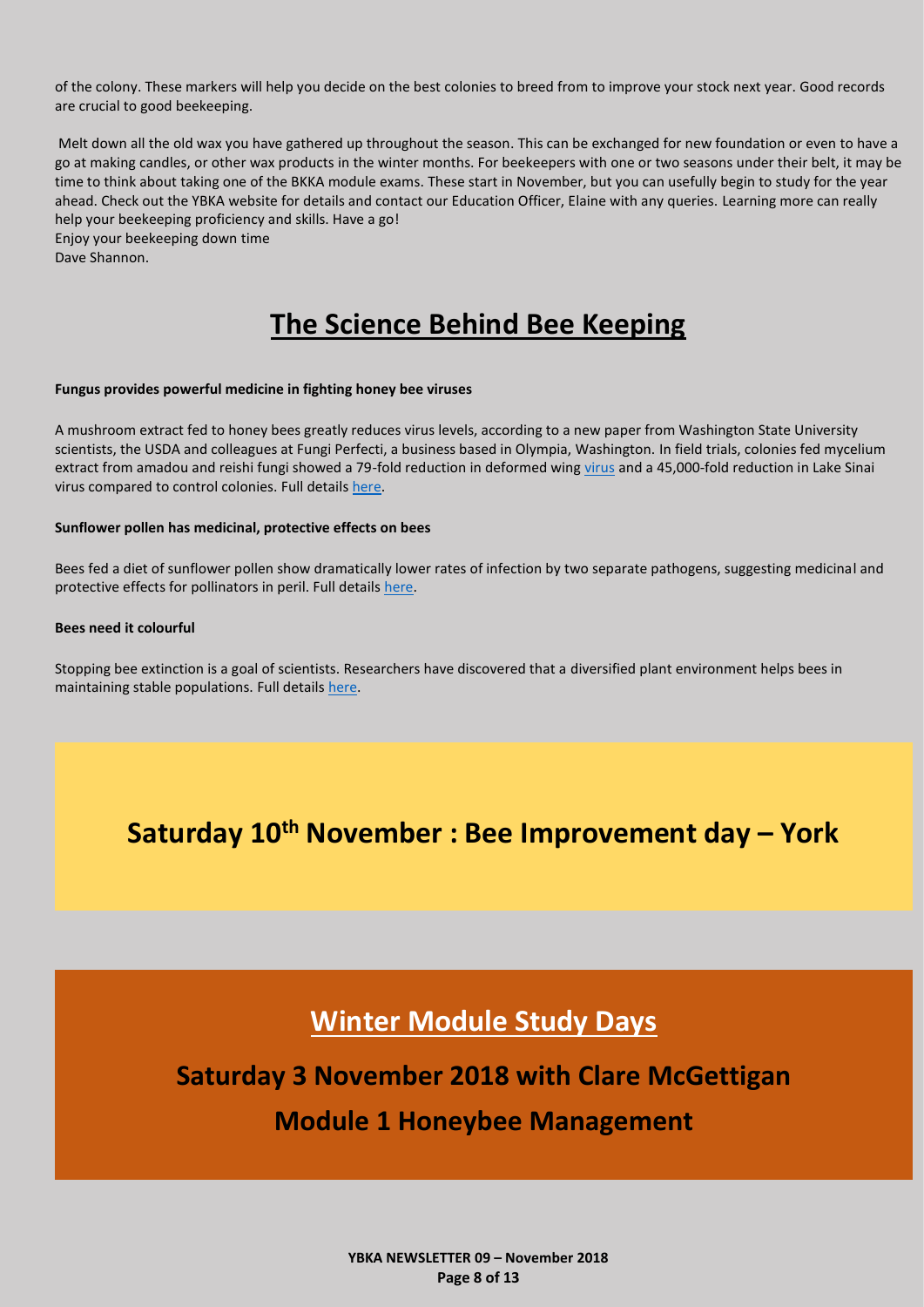<span id="page-8-0"></span>

**YBKA NEWSLETTER 09 – November 2018 Page 9 of 13**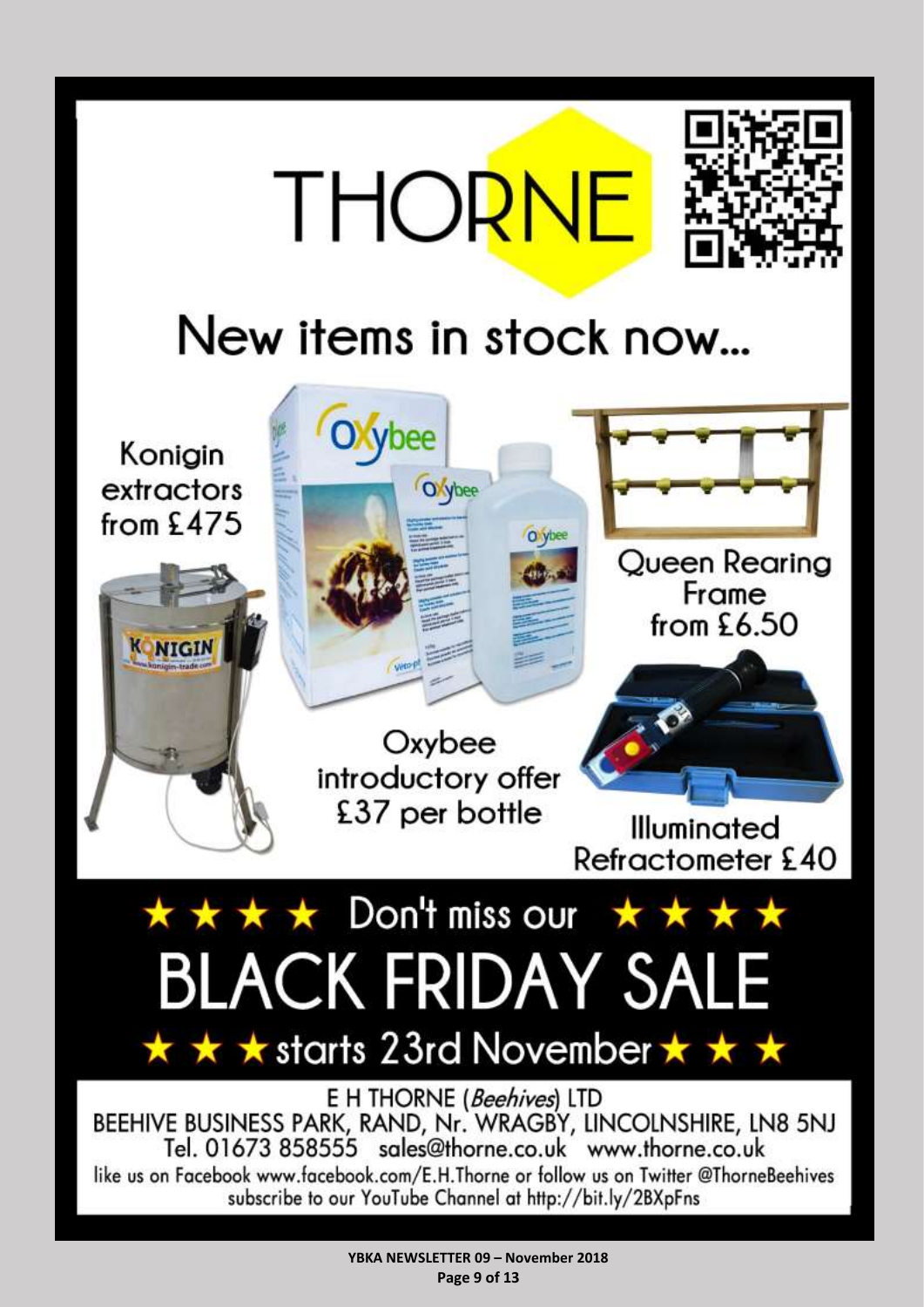### Get 13 Issues for the Price of 12! Use code NEWS18Y at checkout\*

# **Bee informed**

## **Why choose Bee Craft?**

- International award-winner
- Britain's best-selling beekeeping magazine
- authoritative information for new and experienced beekeepers
- latest news
- your letters
- features
- latest research
- **BKids and youth sections**
- what's on
- classified ads
- online shop
- $\rightarrow$  online bonus features

### You've got the equipment

You're buzzing to go

**Subscribe to Bee Craft magazine for** the informed 'know how' in each month's edition

Join the Bee Craft Live webinars and ask your questions each month

bee-craft.com/shop

# **Coloss Beebook**

### **Volume 1: Standard Methods for Apis millifera Reasearch**

Edited by Vincent Dietmann, James D. Ellis, Peter Neumann Describing the international standards on which honey bee research is based.



Valid

only. ions



**Coloss Beebook** Volume 2: Standard Methods for Apis mellifera Pest and Pathogen Research.

Edited by Vincent Dietmann, James D. Ellis, Peter Neumann

£60 plus P&P

**Coloss Twinpack** Both Titles £120 + P&P



£75 plus P&P





Joint published by Northernbeebooks and IBRA Visit www.northernbeebooks.co.uk or Ring 01422 882751



YBKA NEWSLETTER 09 - November 2018 Page 10 of 13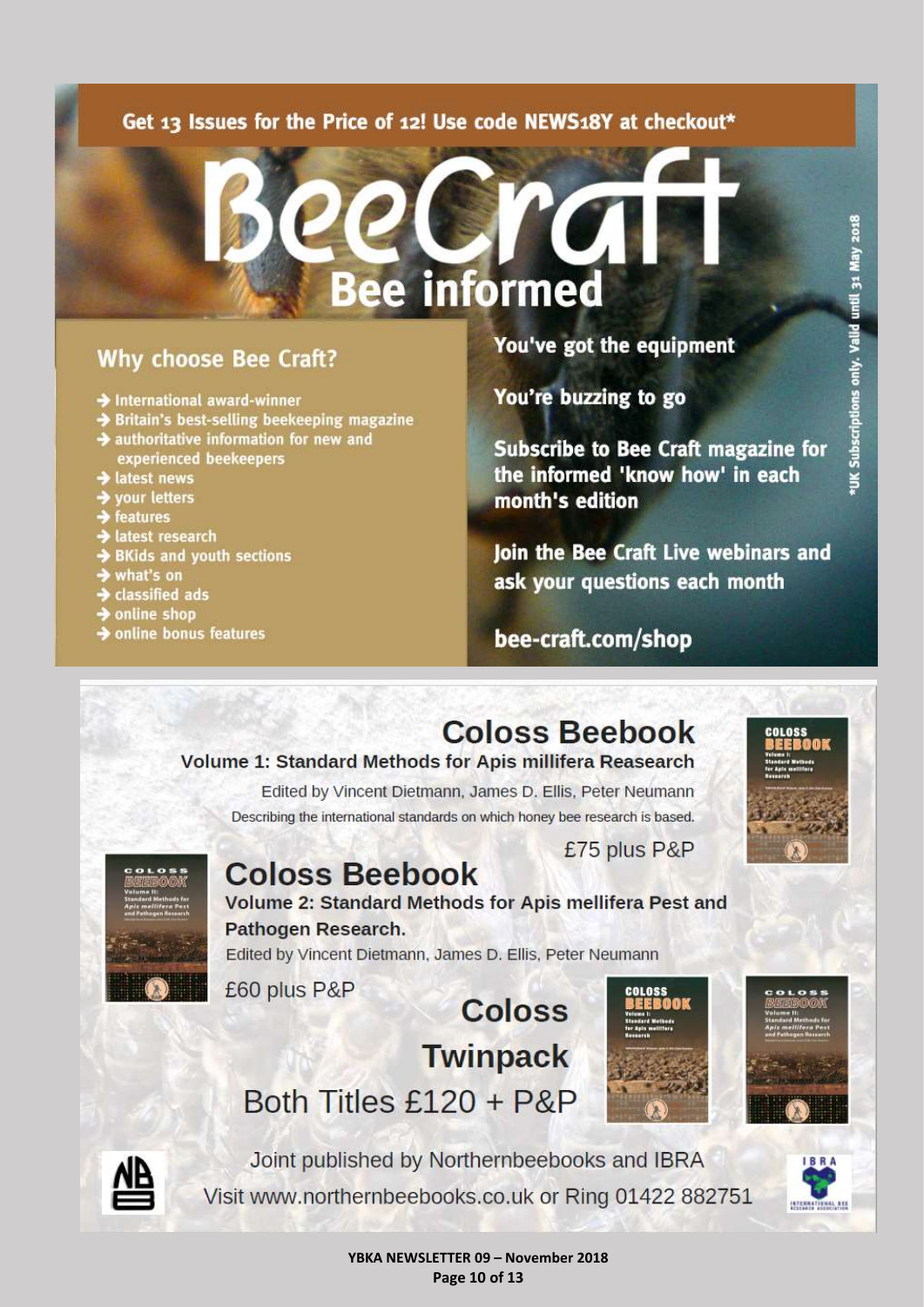# **MAISEMORE APIARIES LTD MANUFACTURERS & SUPPLIERS OF BEEKEEPING EQUIPMENT**



**YBKA NEWSLETTER 09 – November 2018 Page 11 of 13**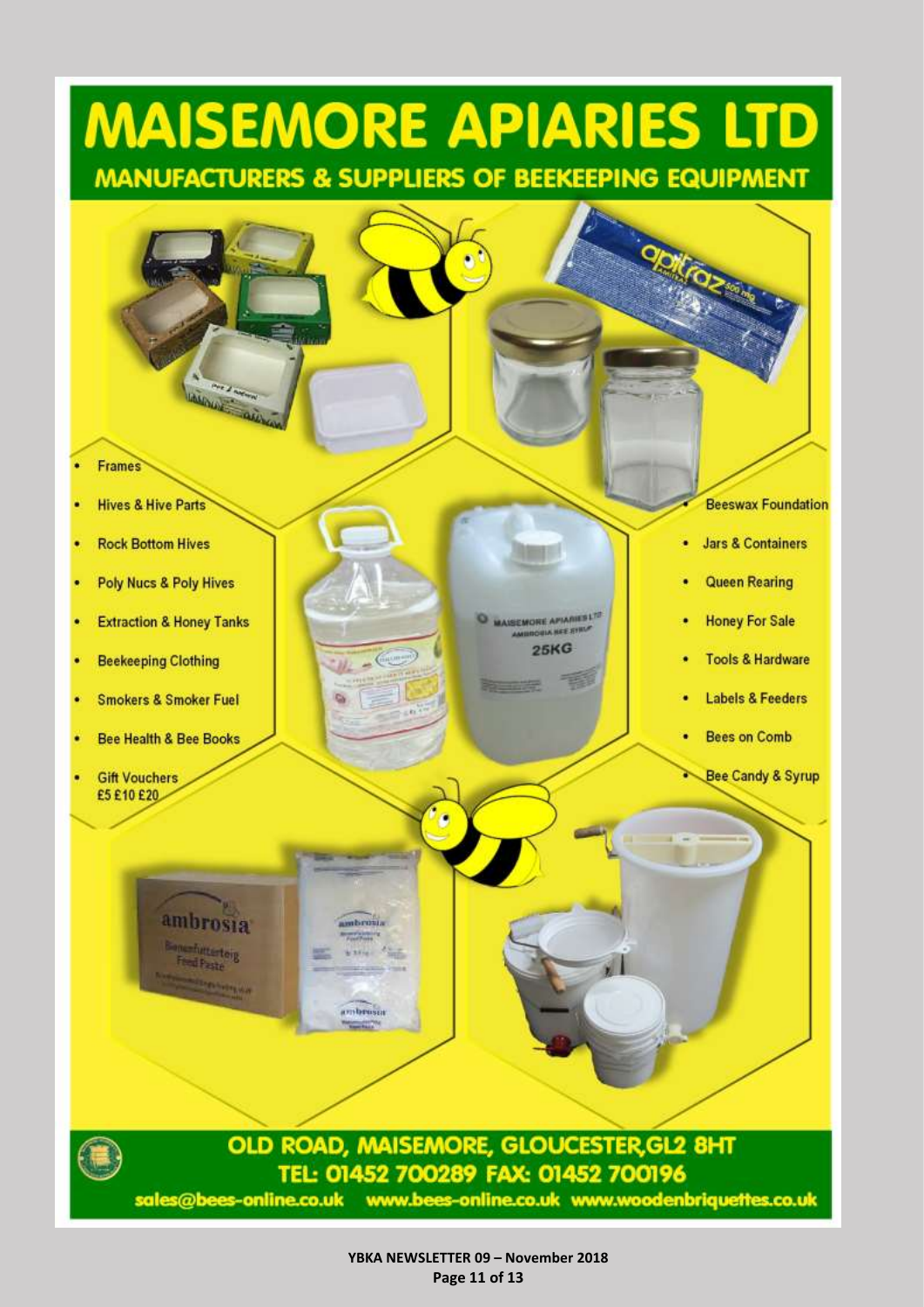<span id="page-11-0"></span>

| <b>Committee</b><br>Position                                 | Name                      | e-mail address                       | Telephone(s)  |
|--------------------------------------------------------------|---------------------------|--------------------------------------|---------------|
| Chairman                                                     | <b>Phil Gee</b>           | pjgphilgee@btinternet.com            | 01422 886114  |
|                                                              |                           |                                      | 07769 650059  |
|                                                              |                           |                                      |               |
| <b>General Secretary</b>                                     | Roger Chappel             | secretary@ybka.org.uk                | 01325 315741  |
|                                                              |                           |                                      | 07905 190701  |
| Treasurer                                                    | Norbert Cooper            | norbert.cooper@btinternet.com        | 01937 834 809 |
|                                                              |                           |                                      | 07957 404 047 |
| <b>Education/Examinations Officer</b>                        | <b>Elaine Robinson</b>    | education@ybka.org.uk                |               |
| <b>Membership Secretary</b>                                  | Jonathan Burton           | jonathanburton@aol.com               | 01909 569400  |
|                                                              |                           |                                      | 07894 562 824 |
| Webmaster                                                    | David Lamont              | davidlamont431@btinternet.com        | 01274 619787  |
|                                                              |                           | dave@mtvhosting.co.uk                | 07968 817153  |
| Honey Show Chief Steward                                     | Dave Shannon              | daveshannon.aca@me.com               | 01302 772837  |
|                                                              |                           |                                      | 07907 856515  |
| <b>Newsletter Editor</b>                                     | <b>Chris Barlow</b>       | newsletter@ybka.org.uk               | 07849 150 837 |
| Equipment/Resources Officer                                  | Derrie O'Sullivan         | derrie@ntlworld.com                  | 07801 953 145 |
|                                                              |                           |                                      |               |
| <b>Area Representatives</b>                                  |                           |                                      |               |
| <b>Beverley</b>                                              | <b>Position Available</b> | Apply to YBKA secretary for position |               |
| Wharfedale                                                   | Rob Claxton-Ingham        | claxtoninghamrob@gmail.com           | 07961 423 216 |
| Barnsley, Doncaster & Rotherham                              | <b>Bronwen White</b>      | bron@mistral138.plus.com             | 01142 307957  |
| Halifax, Huddersfield, Wakefield &                           |                           |                                      |               |
| Pontefract                                                   | Phil Gee                  | pjgphilgee@btinternet.com            | 01422 886114  |
|                                                              |                           |                                      | 07769 650059  |
| Darlington, Northallerton, Richmond                          | Roger Chappel             | secretary@ybka.org.uk                | 01325 315741  |
|                                                              |                           |                                      | 07905 190701  |
| <b>Bradford</b>                                              | <b>Position Available</b> | Apply to YBKA secretary for position |               |
| Easingwold                                                   | John Gaunt                | j.gaunt@wass.co.uk                   | 01347 868516  |
| <b>Barkston Ash</b>                                          | <b>Sandy Goodall</b>      | s.goodall@btinternet.com             | 01937 844827  |
| York                                                         | Vicky Leaf                | vicki@glade-farm.co.uk               | 07847 327 861 |
| Airedale                                                     | <b>Position Available</b> | Apply to YBKA secretary for position |               |
| Leeds                                                        | <b>Katey Slater</b>       | slaterkatey@gmail.com                |               |
| Whitby, Scarborough, Malton & Ryedale<br>& BBKA ADM Delegate | Tony Jefferson            | stoneleabees@yahoo.co.uk             | 07749 731945  |
|                                                              |                           |                                      |               |
| <b>YAS Rep</b>                                               | Ivor Flatman              | ivor.flatman@homecall.co.uk          | 01924 257089  |
|                                                              |                           |                                      | 07751 061753  |

President: Lord Gisborough, Gisborough Hall, Gisborough, Yorks TS14 6PT